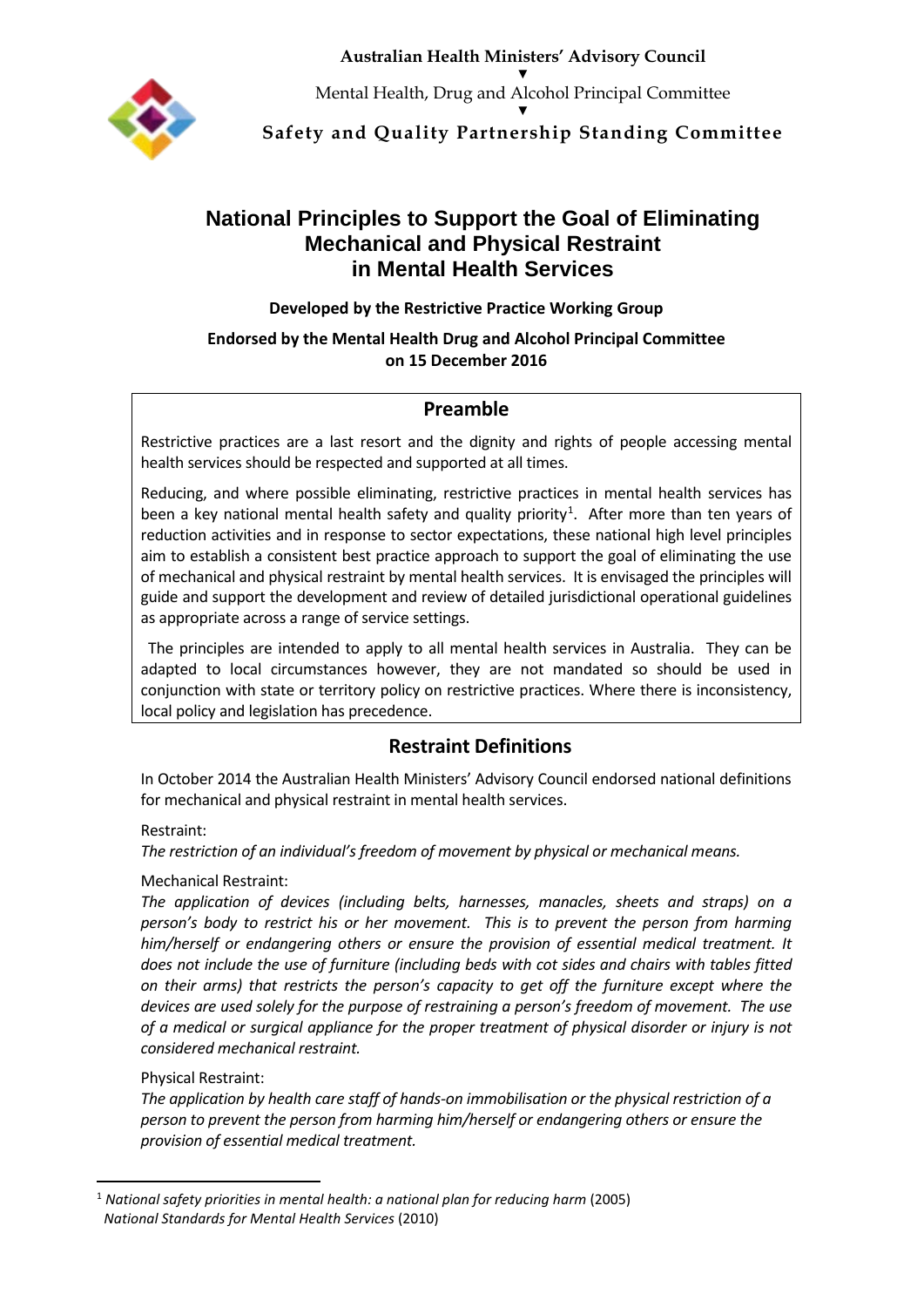# **National Principles to Support the Goal of Eliminating Mechanical and Physical Restraint in Mental Health Services**

#### **Recovery and trauma-informed practice**

- Recovery principles, as outlined in *A national framework for recovery-oriented mental health services: Policy and theory*, should underpin all mental health service delivery.
- The adoption of recovery and trauma-informed principles empowers people throughout their recovery process and assists services to reduce and eliminate the use of restrictive practices.
- Mechanical and physical restraints are known to hinder recovery and traumatise or re-traumatise people; however, restraint may be necessary in some circumstances to ensure safety.
- To implement recovery and trauma-informed practices, mental health services manage a range of tensions including: maximising choice; supporting positive risk taking; allowing dignity of risk; complying with medico-legal requirements; exercising duty of care; and promoting safety.

#### **Prevention strategies**

- Provide convenient and early access to mental health services, including access to 24-hour assessment.
- Develop respectful relationships, rather than control and compliance.
- Maximise the availability of spaces and sensory options within inpatient facilities.
- When clinicians recognise that a person is becoming distressed or aggressive or when a person reports feeling this way, local procedures should support clinicians to intervene promptly and take a problem solving, flexible and therapeutic approach.
- Have safe medication administration guidelines.
- All policies, guidelines and local procedures should be person-centred, using trauma informed language and written and reviewed collaboratively with consumers and carers.
- Jointly develop recovery and wellbeing plans; recovery workbooks or Advance Directives; and early warning sign/relapse signature plans.
- Make joint or supported decisions with people about risk management and safety, including consideration of sensory modulation strategies to manage distress/arousal.
- Include family and carers in opportunities for positive risk taking and learning, including reviews of incidents.

#### **Managing escalating behaviours**

- Recognise individual signs of distress/arousal, from jointly developed wellness or personal safety plans.
- Clearly, respectfully communicate with the person, focussing on assisting the person to return to a calmer state.
- Use calming strategies, especially those identified by the person as helpful.
- Clear, respectful communication is essential at all times, even if the person reaches a level of agitation where harm to themselves or others is imminent or actual.
- Choose the least restrictive treatment intervention possible by considering whether an intervention:
	- o increases or decreases the person's ability to self-regulate and self-manage their emotions and behaviour
	- o respects the person's choice, values and preferences
	- o enables the person to perform as many life skills as possible and connect with their regular life
	- o maximises the person's connection with close relationships, support networks and community
	- o augments the person's positive sense of self and draws upon their strengths
	- o offers opportunities for a person to learn new skills, maximise their potential or connect with their inherent strengths.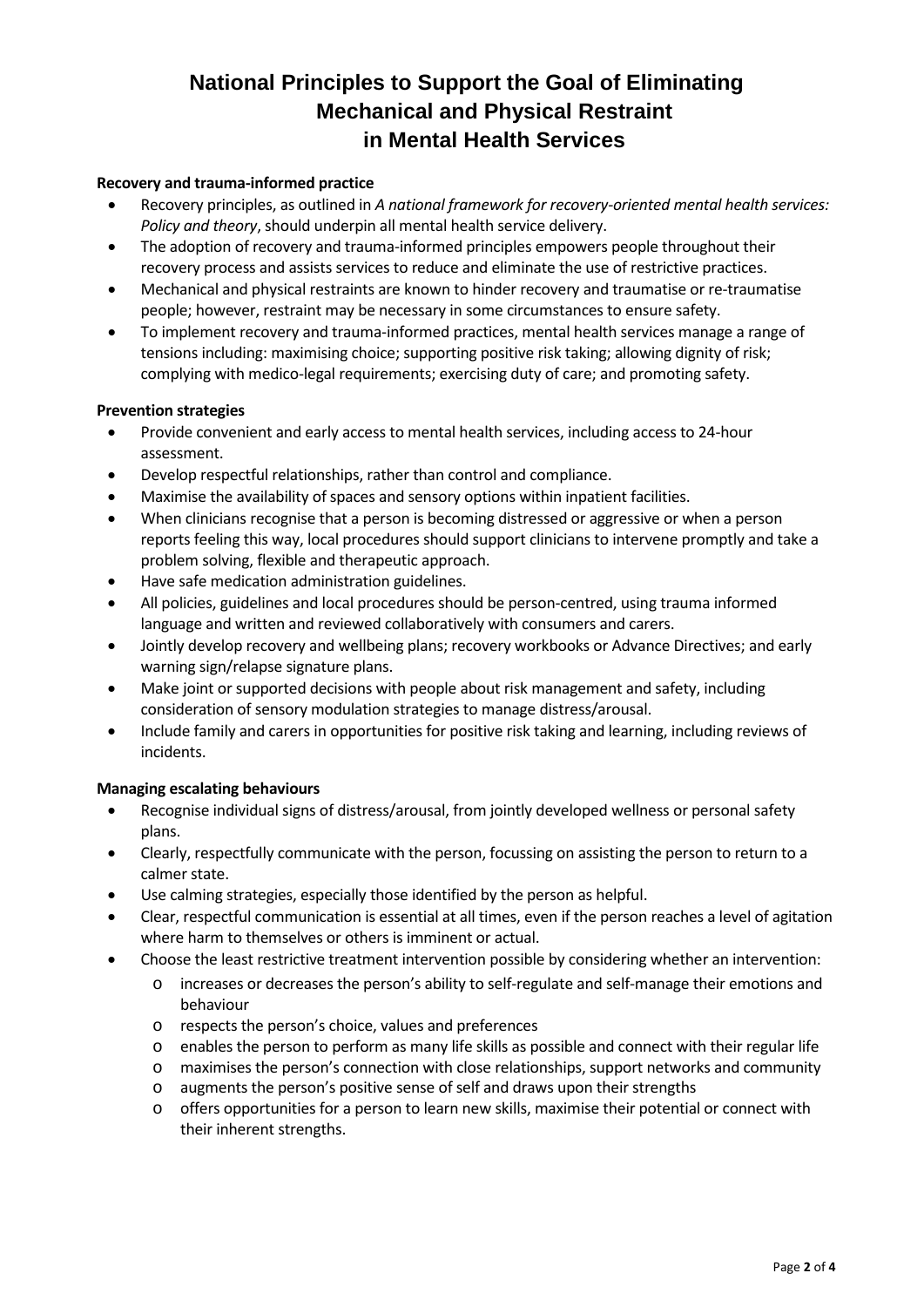#### **During restraint**

- If all other options have been exhausted and the decision to physically restrain a person is made, procedures should be followed for the least restrictive, shortest possible intervention necessary.
- Restraint should only be carried out by appropriately trained staff using the safest techniques possible.
- One staff member should be identified as the lead for assisting the person to return to a calmer state.
- Acknowledge and validate the individual's distress and provide ongoing reassurance.
- Avoid the prone restraint position wherever possible and if there is no alternative, limit the time prone restraint occurs to the minimum amount of time necessary to safely change position.

#### **Post restraint**

- An episode of restraint can be traumatic; following any incident of restraint, support strategies should be available for the person, staff, patients, carers and/or family members who witnessed the event, and any others as appropriate (for example family members informed about the event).
- Debriefing and review processes are essential; the purpose and benefits should be explained to the person and anyone else affected by the event. However the person should not be coerced into a debriefing session. If the person wishes to discuss an incident at a future time, this should be facilitated.
- Peer workers or carer consultants should be engaged in debriefing and review processes.
- Services should have open disclosure practices, be trauma-informed and be timely in following up after an incident has occurred. Review process for all incidents of restraint should look at individual incidents and groups of incidents to determine any individual and or systemic changes to practice.

#### **Partnerships**

- The development and review of response plans should include consultation with relevant clinical and non-clinical staff (including safety and security staff), consumers, carers and external agencies such as police.
- Police assistance may be included in response plans with a determination of who makes the decision to seek police assistance.
- Processes should be established for the review of incidents involving other services, including first responders and transport service providers such as ambulance services; aeromedical retrieval services; police; security agencies and correctional services. Comprehensive interagency agreements can formalise the role and responsibilities for the assessment and treatment of people to utilise the least restrictive approach.

#### **Training**

- The principles underpinning training should be standardised across services, competency-based, provided at orientation and at regular intervals thereafter.
- Training should be developed, delivered and evaluated in partnership with consumer, carer and peer workers.
- As a minimum, staff should be trained in:
	- o prevention and early intervention strategies with a strong emphasis on verbal and other nonphysical strategies, communication and customer service
	- o non-coercive therapeutic crisis intervention
	- o safe, standardised physical restraint as a last resort
	- o reflection skills and how to continue to learn from situations, to further develop skills over time, particularly to avoid situations reoccurring.
- Other potential training to consider includes:
	- o trauma-informed care
	- o sensory modulation
	- o mindfulness
	- o debriefing.